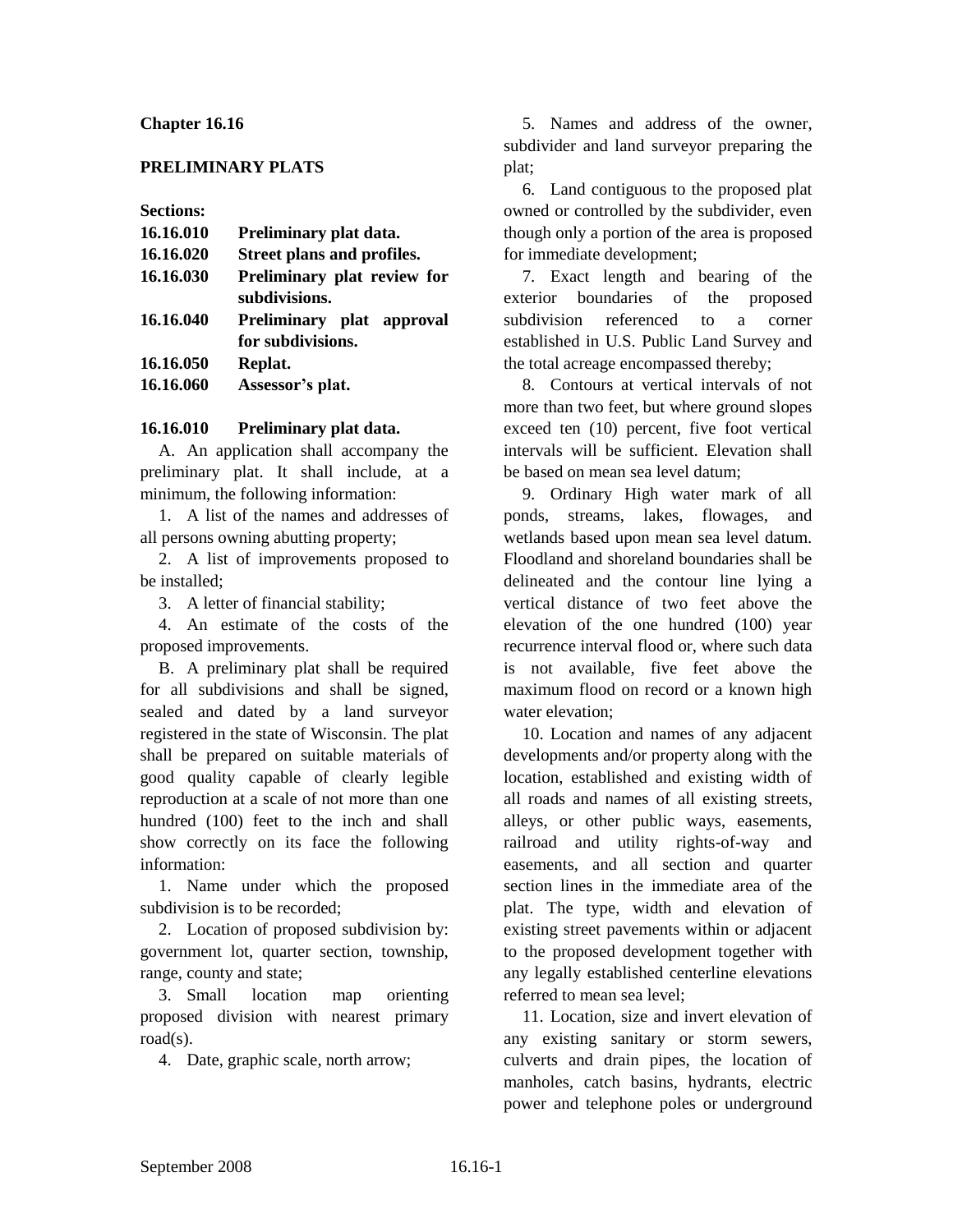installations, location and size of any existing water and gas mains within the area of the plat or adjacent thereto. If no sewers, water mains or other utility facilities which might be extended to serve the tract shall be indicated by their direction and distance from the tract, their size, and their invert elevation;

12. Location of all existing property boundary lines, structures, drives, streams or water courses, marshes, wetlands, primary environmental corridors or isolated natural areas, rock outcrops, wooded areas, railroad tracks and other similar significant features within the tract being subdivided or immediately adjacent thereto;

13. The scaled dimensions of all lots, proposed roadways, proposed open space dedications, drainageways, or other public use areas or other nonpublic uses that do not require lotting;

14. Existing zoning on and adjacent to the proposed subdivision along with corporate limit lines;

15. Proposed lake and stream access in the subdivision along with any improvement or relocation of the lake or stream;

16. Soil types, slopes and boundaries as shown on the soil survey maps, prepared by the Natural Resources Conservation Service, U.S. Department of Agriculture and the location of soil borings with numerical cross reference to data;

17. The location of the proposed conventional, mound or other private onsite septic treatment system for each lot as approved by Racine County Code Administration.

18. The location of the proposed building envelopes in conformance with the planned zoning classification and existing site conditions.

19. Vision corner easements per Section 16.28.020 D.

20. Any additional information required by the Town Board or Town Engineer;

21. Certification by the surveyor that the preliminary plat is an accurate representation of all matters required to be shown and that it fully complies with this title. (Ord. dated 7/27/95 § 6(1))

C. A preliminary stormwater management plan shall be prepared in accordance with Chapter 16.14 of this ordinance prior to submittal of a preliminary plat for review.

## **16.16.020 Street plans and profiles.**

The subdivider shall prepare and submit street plans and profiles to the Town Engineer for recommendation and/or approval prior to submittal of the final plat. These plans and profiles shall show existing ground surface, proposed and established street grades and profiles, including extensions for a reasonable distance beyond the boundary of the proposed subdivision. (Ord. dated 7/27/95 § 6(2))

# **16.16.030 Preliminary plat review for subdivisions.**

Before submitting a final plat for approval, the subdivider shall prepare a preliminary plat complying with this title.

The necessary applications and fees must be submitted to the Town Clerk and two (2) copies of the preliminary plat submitted to the Town Engineer for review by the first Thursday of the month in order to be considered for hearing at the next Planning and Zoning Committee meeting.

It shall be the subdivider's responsibility to post the town supplied notification sign at least twenty-one (21) days prior to that hearing date.

The Town Engineer will review the submittted preliminary plat and notify the subdivider when the preliminary plat is scheduled for a Planning and Zoning Committee hearing. Following notice from the Town Engineer, sixteen (16) copies of the preliminary plat must be submitted to the